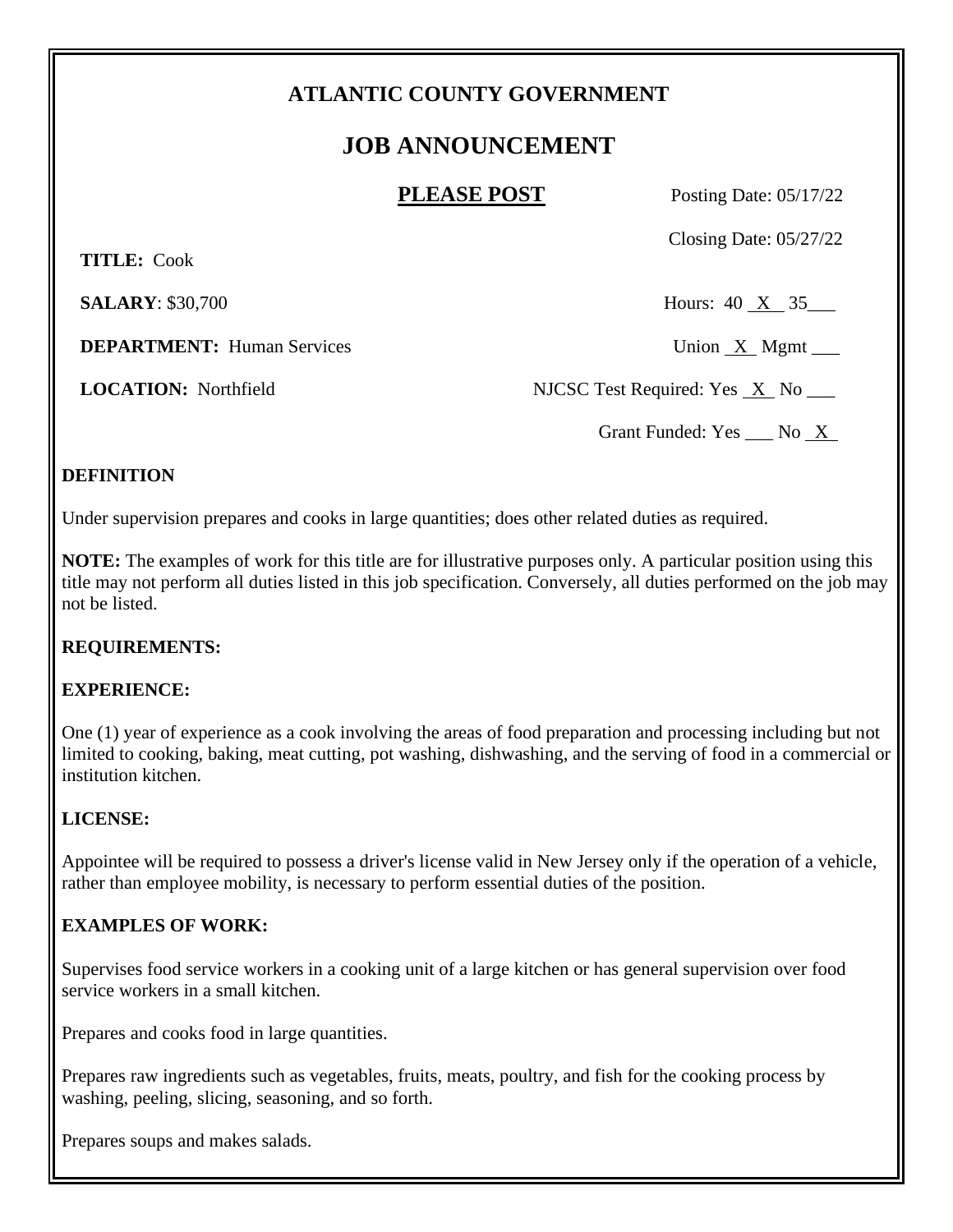Cooks vegetables, fruits, meats, fish, poultry, and soups for the table.

Bakes cakes and other bakery items.

Makes and serves beverages and desserts.

Operates steam cookers, stoves, ovens, ranges, and other cooking equipment.

Checks food supplies, kitchen supplies, and kitchen laundry, and ensures that cooking utensils, pans, and other equipment are kept in a clean/sanitary condition.

Sees that menus are followed and that established food preservation and preparation procedures are used.

Tastes food to ensure that color, texture, taste, and nutritional values are maintained.

Ensures that all federal, state, department, and other necessary government agency requirements are met in the preparation of food.

May supervise the operation of a small cooking and food service unit including the assignment and supervision of employees, patients, and/or inmates.

Acts as relief to head cook.

Maintains records and files.

Will be required to learn to utilize various types of electronic and/or manual recording and information systems used by the agency, office, or related units.

### **KNOWLEDGE AND ABILITIES:**

Knowledge of procedures used in preparing and cooking foods to preserve their flavor and nutritional values and to ensure quality of preparation.

Knowledge of the use, adjustment, and care of food service equipment used in large scale food preparation.

Ability to carry out directions and to learn quickly from instructions and demonstrations.

Ability to prepare and cook vegetables, fruits, meats, poultry, fish, and soup, and to make pastries, cakes, puddings, and other food items.

Ability to carry out measures needed to attain health and sanitary standards for food preparation, and to ensure clean, orderly, sanitary, and safe working areas.

Ability to make estimates of quantities and menu requirements.

Ability to take orders and to adjust to emergencies.

Ability to develop, assign, and supervise work of food service workers, other employees, and patients and/or inmates.

Ability to maintain records and files.